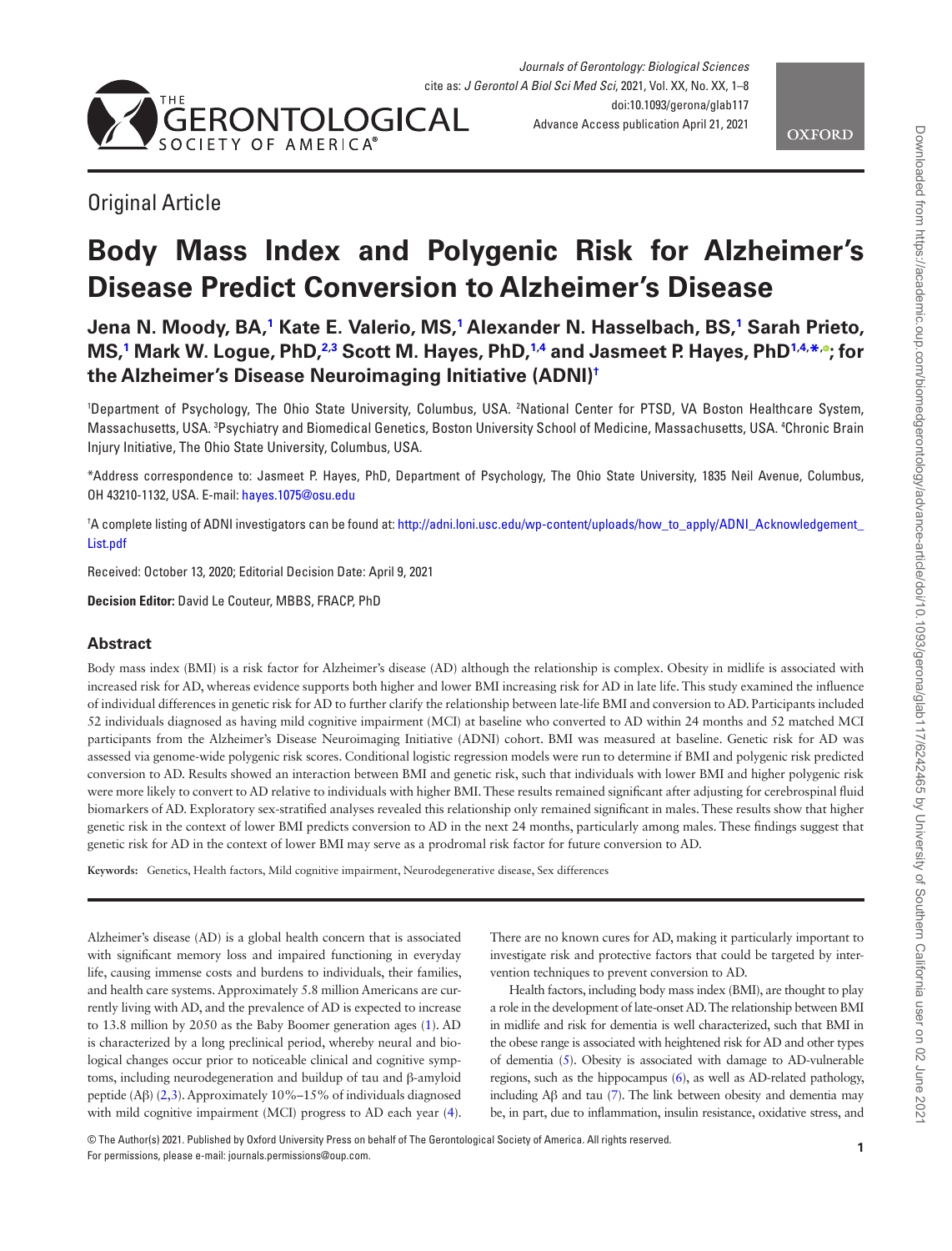metabolic and vascular dysregulation [\(6](#page-6-5)[,8\)](#page-6-7). Furthermore, genetic variants associated with lower BMI are also associated with higher cognitive abilities [\(9](#page-6-8)), which may also contribute to the link between obesity and dementia. However, the relationship between late-life BMI and dementia is less straightforward. Although some work shows that higher BMI is associated with increased risk for progression to AD [\(10](#page-6-9)), many studies have demonstrated a *protective* effect of higher BMI against risk for dementia [\(11](#page-6-10)[,12\)](#page-6-11). Moreover, lower BMI in late life has been associated with increased AD-related pathology in older adults with cognitive impairment [\(13\)](#page-6-12). Mechanisms that may explain the relationship between lower BMI and AD risk include AD-related damage to brain regions implicated in eating-related behavior and weight regulation, and serotonergic and noradrenergic system abnormalities [\(14](#page-6-13)[–17](#page-6-14)). Further complicating the picture, significant relationships between late-life BMI and dementia are not always observed, as evidenced in a meta-analysis by Danat et al. [\(18](#page-6-15)).

To better understand the relationship between late-life BMI and late-onset AD, it is important to consider the influence of genetic risk factors; genetics play an integral role in progression to AD and research suggests late-onset AD is highly heritable (60%–80%) ([19](#page-6-16)). However, the majority of previous research has examined BMI and AD genetic risk independently. The small set of studies that have assessed their combined effects have primarily focused on the role of the apolipoprotein E (*APOE*) ε4 allele, demonstrating that in late life, lower BMI among *APOE* ε4 carriers is associated with greater cognitive decline [\(20\)](#page-6-17) and AD-related pathology ([21](#page-6-18)). *APOE* is certainly the strongest single genetic predictor of AD, accounting for 13% of the phenotypic variance in late-onset AD ([22](#page-6-19)). Nonetheless, polygenic approaches used to measure genetic propensity for AD integrate *APOE* and numerous other genetic variants into a single risk score and can explain more phenotypic variance in AD than single candidate genes [\(22\)](#page-6-19). Polygenic scores for AD have been independently associated with various neurobiological markers of AD, including cortical thickness [\(23\)](#page-6-20), hippocampal and entorhinal cortex volume, neurofibrillary tangles, and neuritic plaques [\(24\)](#page-6-21). Our recent work demonstrated that higher BMI and higher polygenic risk were associated with lower volume in medial temporal lobe regions in older adults with normal cognition [\(25](#page-6-22)). One limitation of this previous study was that it was cross-sectional, and thus the direct relationships between BMI, genetic risk, and conversion to AD could not be examined.

The primary goal of this study was to examine the interactive effects of polygenic risk for AD and BMI at baseline in predicting conversion to AD within 24 months using the Alzheimer's Disease Neuroimaging Initiative (ADNI) database. Additionally, given data showing sex differences in the relationship between BMI and dementia ([26\)](#page-6-23) and an interaction between BMI and genetics on AD-related pathology [\(25](#page-6-22)), we also implemented exploratory analyses to examine the relationship between BMI, polygenic risk for AD, and progression to AD separately in males and females. Investigating the interactive effects of health and genetic factors longitudinally has implications for developing prevention methods to delay or preclude conversion to AD, as well as clinical utility for identifying individuals at heightened risk for future conversion.

#### **Method**

#### **Participants**

Data were obtained from the ADNI database [\(adni.loni.usc.edu](http://adni.loni.usc.edu)). ADNI was launched in 2004 as a public–private partnership, led by Principal Investigator Michael W. Weiner, MD. The primary goal of ADNI has been to test whether serial magnetic resonance imaging, positron emission tomography, other biological markers, and clinical and neuropsychological assessment can be combined to measure the progression of MCI and early AD. Additional information can be found at [www.adni-info.org.](http://www.adni-info.org)

To generate our final sample, we first considered all individuals with available polygenic risk scores ( $n = 685$ ). Polygenic risk scores were calculated as part of another study for a subset of ADNI participants with available demographic, neuroimaging, and genomewide genotype data. Moreover, polygenic risk scores were only calculated for participants who identified as White, non-Hispanic/ Latino to avoid population stratification effects. Next, we identified participants who also had available demographic data at the baseline and 24-month visits, as well as height and weight data at baseline ( $n = 520$ ). Next, we identified participants who were diagnosed as early MCI (EMCI) or late MCI (LMCI) at the baseline visit ( $n = 305$ ). Of these 305 participants, 52 individuals converted to AD within 24 months. The remaining 253 participants were considered for inclusion as matched participants. To generate our matched participants, we first excluded anyone who changed diagnostic categories from baseline to 24 months (*n* = 25). Next, we used the R function matchControls to select 52 of these 228 individuals to serve as matched participants in the final sample. These participants were specifically matched to individuals who converted to AD based on age, sex, education, and baseline diagnosis. The final sample of 104 older adults aged 55–84 years who were diagnosed with MCI at baseline included 52 individuals who converted to AD within 24 months (referred to as "MCI–AD" for brevity) and 52 matched individuals who did not convert to AD within 24 months (referred to as "MCI–MCI") (see [Figure 1\)](#page-1-0).

Exclusion criteria included any neurological disease other than developing or suspected AD, such as, but not limited to, Parkinson's disease, multi-infarct dementia, Huntington's disease, and multiple sclerosis. Moreover, individuals with mental health diagnoses were excluded, including major depression, bipolar disorder, schizophrenia, and alcohol/substance abuse/dependence. Similarly, all participants had to score less than 6 on the Geriatric Depression Scale (Short Form); scores 0–5 are not indicative of depression and scores 6–15 are indicative of depression. Individuals were also excluded if they presented with a history of significant head trauma. To minimize the likelihood of including individuals presenting with dementias other than AD, all participants had to score less than or equal to 4 on the Hachinski Ischemic Scale and show no evidence of infection, infarction, focal lesion, multiple lacunes, or lacunes in memory structures on the baseline MRI scan. Additional details



<span id="page-1-0"></span>**Figure 1.** Flow chart detailing generation of the final sample.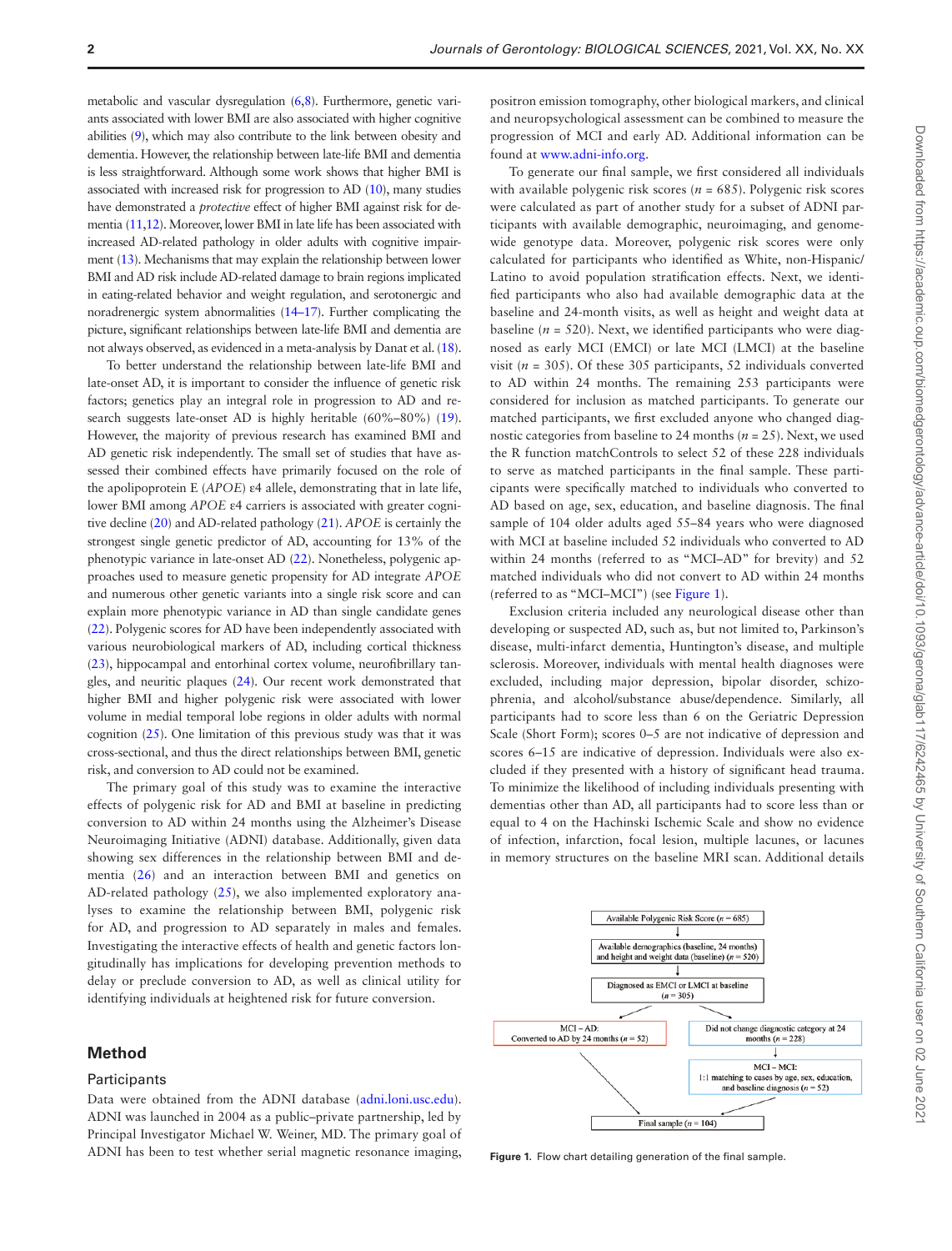about inclusion/exclusion criteria in ADNI can be found in the ADNI protocol [\(http://adni.loni.usc.edu/methods/documents/](http://adni.loni.usc.edu/methods/documents/)).

EMCI, LMCI, and AD were defined according to ADNI's diagnostic criteria, which are described below and can be found in greater detail in the ADNI protocol ([http://adni.loni.usc.edu/methods/docu](http://adni.loni.usc.edu/methods/documents/)[ments/](http://adni.loni.usc.edu/methods/documents/)). EMCI was defined as subjective memory concern, abnormal memory functioning on the Logical Memory II subscale (Delayed Paragraph Recall, Paragraph A) of the Wechsler Memory Scale— Revised (ie, 9–11 for 16+ years of education, 5–9 for 8–15 years of education, 3–6 for 0–7 years of education), Mini-Mental State Examination (MMSE) score between 24 and 30, Clinical Dementia Rating of 0.5 with the memory box score being at least 0.5, and did not meet criteria for AD. LMCI had the same criteria as EMCI, except the abnormal memory function on the Logical Memory II subscale had to be more severe than the criteria for EMCI (ie,  $\leq 8$ ) for 16+ years of education,  $\leq 4$  for 8–15 years of education,  $\leq 2$  for 0–7 years of education). AD was defined as subjective memory concern, abnormal memory function on the Logical Memory II subscale (used the same criteria as LMCI), MMSE between 20 and 26, a Clinical Dementia Rating of 0.5 or 1.0, and met NINCSD/ADRDA criteria for probable AD. Study procedures were approved by sitespecific Institutional Review Boards and all participants and/or authorized representatives provided written informed consent.

#### Body Mass Index

Height (inches or centimeters) and weight (pounds or kilograms) were measured at baseline for all participants. Height measurements were converted to meters and weight measurements were converted to kilograms. BMI was calculated using the formula: [weight (kilograms)/ height (meters)<sup>2</sup>]. There were 25 individuals categorized as normal weight (18.5  $\le$  BMI  $<$  25), 56 individuals categorized as overweight  $(25 \leq BMI < 30)$ , and 23 individuals categorized as obese (BMI  $\geq 30$ ). There were no individuals categorized as underweight (BMI < 18.5).

## Polygenic Risk Score Calculation and Genotyping Procedures

We calculated genome-wide polygenic risk scores using beta values to weight all single nucleotide polymorphisms (SNPs) from a genome-wide association study (GWAS), multiplied these weights by the additively coded genotypes (ie, 0, 1, 2), then summed them together to create a single risk score for AD. Our polygenic risk scores integrated all SNPs under a specific *p* value threshold and were calculated across multiple *p* value thresholds, as there is no way to predetermine the most predictive threshold. The most predictive score was used for further analyses and was operationalized as the threshold exhibiting the strongest relationship with conversion to AD (described in greater detail below).

The polygenic risk scores for AD in the present study were calculated based on summary statistics from the largest and most recent GWAS on AD, which was conducted on individuals from the International Genomics of Alzheimer's Disease Project (IGAP) who identify as White and non-Hispanic [\(27\)](#page-7-0). The summary results are available for download at [https://www.niagads.org/datasets/](https://www.niagads.org/datasets/ng00075) [ng00075](https://www.niagads.org/datasets/ng00075). The risk scores in the present study excluded SNPs with Impute2 quality <0.50 and/or minor allele frequency <0.01. Furthermore, to prevent redundancy, the SNP panel was trimmed for linkage disequilibrium using PLINK's "clumping" procedure prior to imputation  $(r^2)$  threshold of .2 in a 500 kb window based on linkage disequilibrium patterns in the 1 000 Genomes EUR sample). Polygenic risk scores were computed across 13 *p* value thresholds:  $p < 1 \times 10^{-8}$ ,  $p < 1 \times 10^{-7}$ ,  $p < 1 \times 10^{-6}$ ,  $p < 1 \times 10^{-5}$ ,  $p < 1 \times 10^{-4}$ , *p* < 1 × 10–3, *p* < .01, *p* < .05, *p* < .1, *p* < .2, *p* < .3, *p* < .4, and *p* < .5.

Genome-wide genotyping was performed using the Illumina HumanOmniExpress BeadChip and processed via GenomeStudio v2011.1 (Illumina). *APOE* was genotyped using DNA from a blood sample. Additional details regarding the genome-wide and *APOE* genotyping procedures used in ADNI are available elsewhere [\(28\)](#page-7-1).

#### Cerebrospinal Fluid Biomarkers

Cerebrospinal fluid (CSF) Aβ, total tau, and phosphorylated tau (p-tau) were analyzed at the UPenn/ADNI Biomarker laboratory using the fully automated Roche Elecsys immunoassay [\(29](#page-7-2)). The Elecsys Aβ CSF immunoassay in use is not a commercially available in vitro diagnostic assay; it is currently under development and for investigational use only. The measuring range of the assay is 200 (lower technical limit) to 1 700 pg/mL (upper technical limit). The performance of the assay beyond the upper technical limit has not been formally established. Therefore, use of values above the upper technical limit, which are provided based on an extrapolation of the calibration curve, is restricted to exploratory research purposes and is excluded for clinical decision making or for the derivation of medical decision points. In our sample, 14 participants had Aβ values greater than the upper technical limit, which were truncated to 1 700. No participants had values below the lower technical limit for Aβ or outside of the technical limits for tau (80–1 300 pg/mL) or p-tau (8–120 pg/mL).

#### Statistical Approach

Statistical analyses were performed using R version 3.6.1 for Macintosh. MCI–AD and MCI–MCI participants were compared on relevant demographic and outcome variables using Mann–Whitney *U* tests for continuous variables, as normality was violated for all variables assessed, and Fisher's exact tests for categorical variables. Baseline BMI and all polygenic risk scores were standardized prior to analyses. To determine the most predictive polygenic risk score threshold to be used in subsequent analyses, conditional logistic regression models were used to examine the effect of genetic risk for AD on conversion to AD within 24 months across all 13 polygenic risk score *p* value thresholds. We chose the polygenic risk score threshold that showed the strongest relationship (ie, most significant  $p$  value) with conversion to AD. The score computed at this threshold was used in all further analyses.

Using hierarchical conditional logistic regression models, our primary analysis was to examine the relationship between BMI and polygenic risk on progression to AD. In the first model, the main effects of BMI and the most significant polygenic score were entered. In the second model, the BMI  $\times$  polygenic score interaction term was entered. Covariates were not included in the conditional logistic regression models, as MCI–AD and MCI–MCI participants were matched on relevant covariates (age, sex, education, and baseline diagnosis).

Secondarily, we sought to determine if BMI and polygenic risk could explain conversion to AD over and above well-known biomarkers of AD  $(3)$  $(3)$ . As such, we replicated the BMI  $\times$  polygenic risk logistic regressions described above including Aβ, tau, and p-tau as covariates. Three participants were missing these CSF biomarkers, which broke MCI–AD/MCI–MCI matching and therefore, unconditional logistic regression models were fit for these analyses. As such, we also included age, sex, education, and baseline diagnosis as covariates. In the first model, age, sex, education, baseline diagnosis,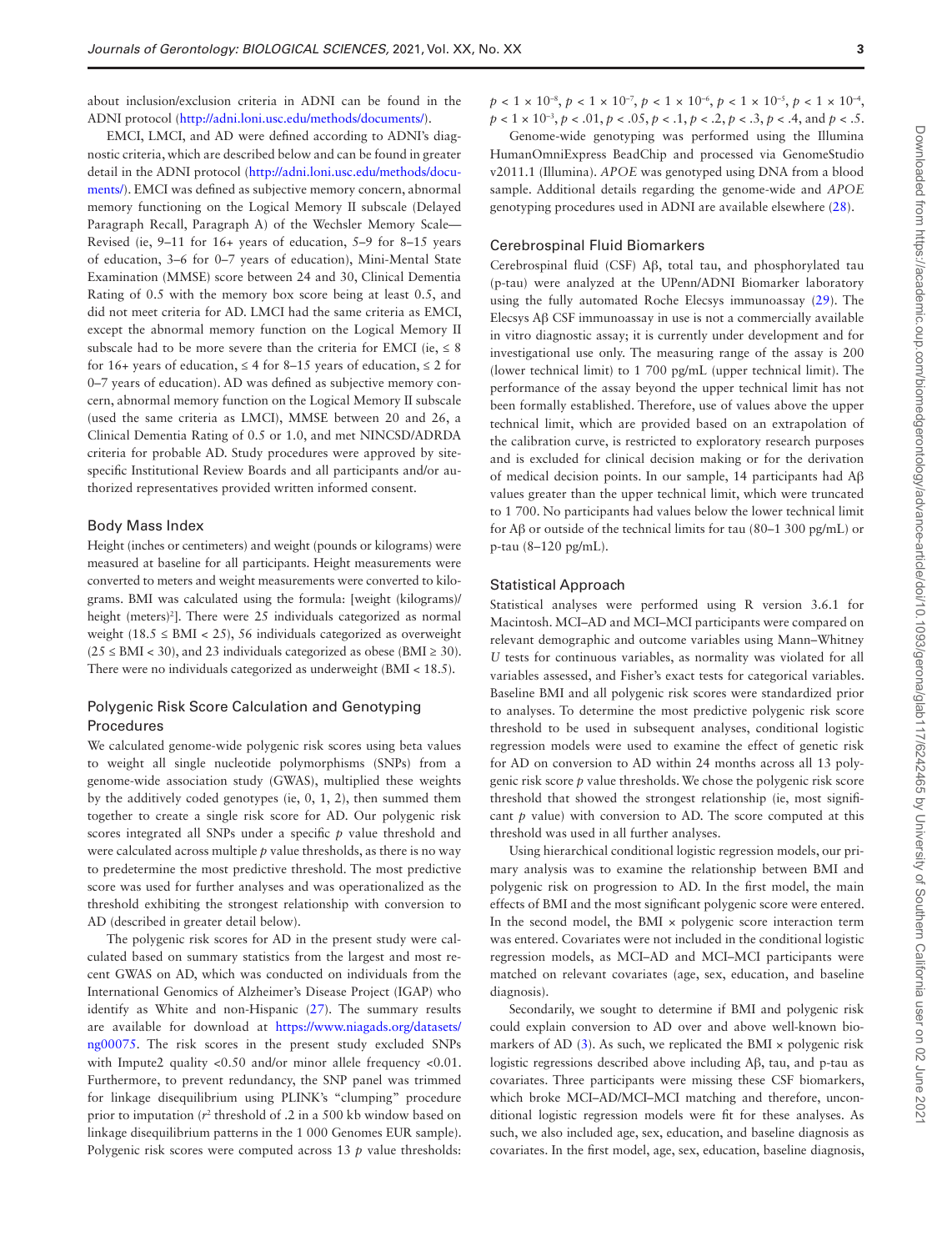Aβ, tau, and p-tau were entered. In the second model, polygenic risk and BMI were entered. In the third model, the BMI × polygenic score interaction term was entered. We calculated Nagelkerke's pseudo-*R*<sup>2</sup> and area under the curve (AUC) as measures of goodness of fit and diagnostic accuracy, respectively, for unconditional logistic regression models; AUC of 0.5–0.7 suggests poor discrimination, 0.7–0.8 suggests acceptable discrimination, and 0.8–0.9 suggests excellent discrimination ([30\)](#page-7-3).

We also implemented our primary and secondary analyses described above separately in males and females to examine sex differences in the relationship between BMI, polygenic risk, and conversion to AD. Due to small sample sizes when the overall sample is stratified into males ( $n = 62$ ) and females ( $n = 42$ ), these analyses are exploratory and findings should be considered provisional.

To ensure our results were not being driven by outliers, we replicated all analyses after excluding 2 bivariate outliers with respect to BMI and polygenic risk ([31\)](#page-7-4); results were similar and therefore the final results do not exclude outliers. We also considered the contribution of cerebrovascular risk factors that are commonly associated with BMI and risk for AD, including smoking, hypertension, diabetes, and hypercholesterolemia/hyperlipidemia. These factors were not significant predictors and are therefore not reported in the final results. Additionally, we implemented correlation analyses to examine the relationship between polygenic risk for AD and cognition at baseline and BMI and cognition at baseline to determine if cognitive functioning may be confounding the observed relationships between BMI, polygenic risk, and conversion to AD. Cognitive status at baseline, as measured via the MMSE, Alzheimer's Disease Assessment Scale 13, and Clinical Dementia Rating sum of boxes, was not associated with polygenic risk for AD or BMI. As such, cognition was not included as a covariate in the final models.

#### **Results**

Demographics of the entire sample and as a function of MCI–AD/MCI– MCI status are shown in [Table 1.](#page-3-0) There were no significant differences between the groups in terms of age, sex, education, or baseline diagnosis, indicating that MCI–AD/MCI–MCI matching was successful. There were also no significant differences between MCI–AD and MCI–MCI participants in terms of BMI. There was a significant difference in *APOE* ε4 alleles between MCI–AD and MCI–MCI participants (*p* = .006). Furthermore, MCI–AD participants had significantly lower CSF Aβ (reflecting greater intracranial Aβ burden) (*U* = 1 813, *p* < .001), higher tau ( $U = 637$ ,  $p < .001$ ), and higher p-tau ( $U = 599$ ,  $p < .001$ ). The conditional logistic regression models indicated the strongest main effect of polygenic risk score at the  $p < 1 \times 10^{-6}$  threshold (see Supplementary [Table 1](http://academic.oup.com/biomedgerontology/article-lookup/doi/10.1093/gerona/glab117#supplementary-data) for results at each  $p$  value threshold). At this threshold ( $p < 1 \times$ 10–6), MCI–AD participants had significantly higher polygenic risk for AD than MCI–MCI participants ( $U = 877$ ,  $p = .002$ ). The genetic architecture of late-onset AD is yet to be fully elucidated; however, recent work suggests *p* value thresholds that are more stringent may be indicative of an oligogenic architecture, whereas more lenient *p* value thresholds may be indicative of a polygenic architecture ([32](#page-7-5)). The optimal polygenic risk threshold here is stringent, which supports the interpretation that the genetic risk of AD reflects an oligogenic architecture.

#### Overall Sample

#### **Interaction between BMI and polygenic risk score**

Hierarchical conditional logistic regression models revealed a significant interaction between BMI and polygenic risk (computed at <span id="page-3-0"></span>**Table 1.** Demographics of the Overall Sample, MCI–AD, and MCI– MCI Participants

|                                                        | Total <sup>a</sup> | $MCI-ADb$                 | $MCI-MCIc$                                | p Value      |  |
|--------------------------------------------------------|--------------------|---------------------------|-------------------------------------------|--------------|--|
|                                                        | Mean $(SD)$        | Mean $(SD)$               | Mean $(SD)$                               |              |  |
| Age, y                                                 | 71.8 (7.01)        | 71.9 (7.42)               | 71.7 (6.64)                               | .687         |  |
| Sex, $N$ (%)                                           |                    |                           |                                           |              |  |
| Female                                                 |                    |                           | $42(40.4\%)$ $21(40.4\%)$ $21(40.4\%)$    |              |  |
| Male                                                   |                    |                           | $62 (59.6\%)$ $31 (59.6\%)$ $31 (59.6\%)$ | 1            |  |
| Years of education 16.0 (2.49) 15.9 (2.60) 16.1 (2.39) |                    |                           |                                           | .711         |  |
| Baseline diagnosis, $N$ (%)                            |                    |                           |                                           |              |  |
| <b>EMCI</b>                                            |                    |                           | $22(21.2\%)$ $11(21.2\%)$ $11(21.2\%)$    |              |  |
| <b>LMCI</b>                                            |                    |                           | $82(78.8\%)$ $41(78.8\%)$ $41(78.8\%)$    | $\mathbf{1}$ |  |
| Polygenic risk scored                                  |                    |                           | $0.00(1.00)$ $0.30(0.97)$ $-0.30(0.95)$   | $.002*$      |  |
| <b>BMI</b> <sup>e</sup>                                |                    |                           | $28.0(5.16)$ $27.9(6.14)$ $28.0(4.01)$    | .136         |  |
| APOE $\varepsilon$ 4 alleles <sup>t</sup> , N (%)      |                    |                           |                                           |              |  |
| $\mathbf{0}$                                           |                    |                           | $46 (44.2\%)$ $15 (28.8\%)$ $31 (59.6\%)$ |              |  |
| $\mathbf{1}$                                           |                    | $41(39.4\%)$ $26(50.0\%)$ | $15(28.8\%)$                              |              |  |
| 2                                                      |                    |                           | $17(16.3\%)$ $11(21.2\%)$ $6(11.5\%)$     | $.006*$      |  |
| $A\beta$                                               |                    |                           | 915 (424) 749 (305) 1090 (462)            | $-.001*$     |  |
| Tau                                                    |                    |                           | 318 (152) 380 (163) 252 (107)             | $-.001*$     |  |
| P-tau                                                  | 31.2 (17.4)        | 38.3 (18.2)               | 23.6(12.7)                                | $-.001*$     |  |

*Notes*: Aβ = β-amyloid peptide; *APOE* = apolipoprotein E; BMI = body mass index; EMCI = early mild cognitive impairment; LMCI = late mild cognitive impairment; p-tau = phosphorylated tau.

 ${}^{\rm a}N = 104$ .  ${}^{\rm b}N = 52$ .  ${}^{\rm c}N = 52$ . dStandardized value. Unstandardized value. f Citation: Li et al. ([33\)](#page-7-6).

\**p* < .05.

the  $p < 1 \times 10^{-6}$  threshold) in the overall sample (OR = 0.49, 95%) CI =  $0.25-0.96$ ,  $p = .036$ ; see [Table 2](#page-4-0)). This interaction can be thought of as indicating that the association between polygenic risk and conversion to AD differed as a function of BMI or conversely that the effect of BMI differed as a function of polygenic risk. To further clarify the interaction between BMI and polygenic risk on conversion to AD, we ran follow-up, unconditional, hierarchical logistic regressions for lower/higher BMI groups (based on median split; unstandardized median =  $26.74$ , standardized median =  $-0.23$ ). Unconditional logistic regressions were fit since MCI–AD/MCI– MCI matching was broken with the median split. Demographics and statistical comparisons of lower/higher BMI groups are shown in [Supplementary Table 2](http://academic.oup.com/biomedgerontology/article-lookup/doi/10.1093/gerona/glab117#supplementary-data). In the first model, covariates (age, sex, education, and baseline diagnosis) were entered. In the second model, polygenic risk score was entered. Results revealed that among individuals with lower BMI, polygenic risk score significantly predicted conversion to AD (OR = 2.91, 95% CI = 1.51–6.42, *p* = .003, Nagelkerke's  $R^2 = .31$ , AUC = 0.78). Among individuals with higher BMI, polygenic risk did not significantly predict conversion to AD (OR = 1.27, 95% CI = 0.69–2.39, *p* = .451, Nagelkerke's *R*<sup>2</sup> = .07,  $AUC = 0.63$ ).

#### **CSF biomarker analyses**

We next conducted hierarchical unconditional logistic regressions with CSF biomarkers to determine if BMI and polygenic risk could predict conversion to AD after adjusting for core biomarkers of AD. Age, sex, education, baseline diagnosis, Aβ, tau, and p-tau significantly predicted conversion to AD with excellent diagnostic accuracy  $[\chi^2 (7, N = 101) = 33.31, p < .001, Nagelkerke's R<sup>2</sup> = .41,$ AUC = 0.80]. Adding polygenic risk and BMI in model 2  $[\Delta \chi^2 (2,$  $N = 101$  = 2.37,  $p = .306$ , Nagelkerke's  $R^2 = .43$ , AUC = 0.81]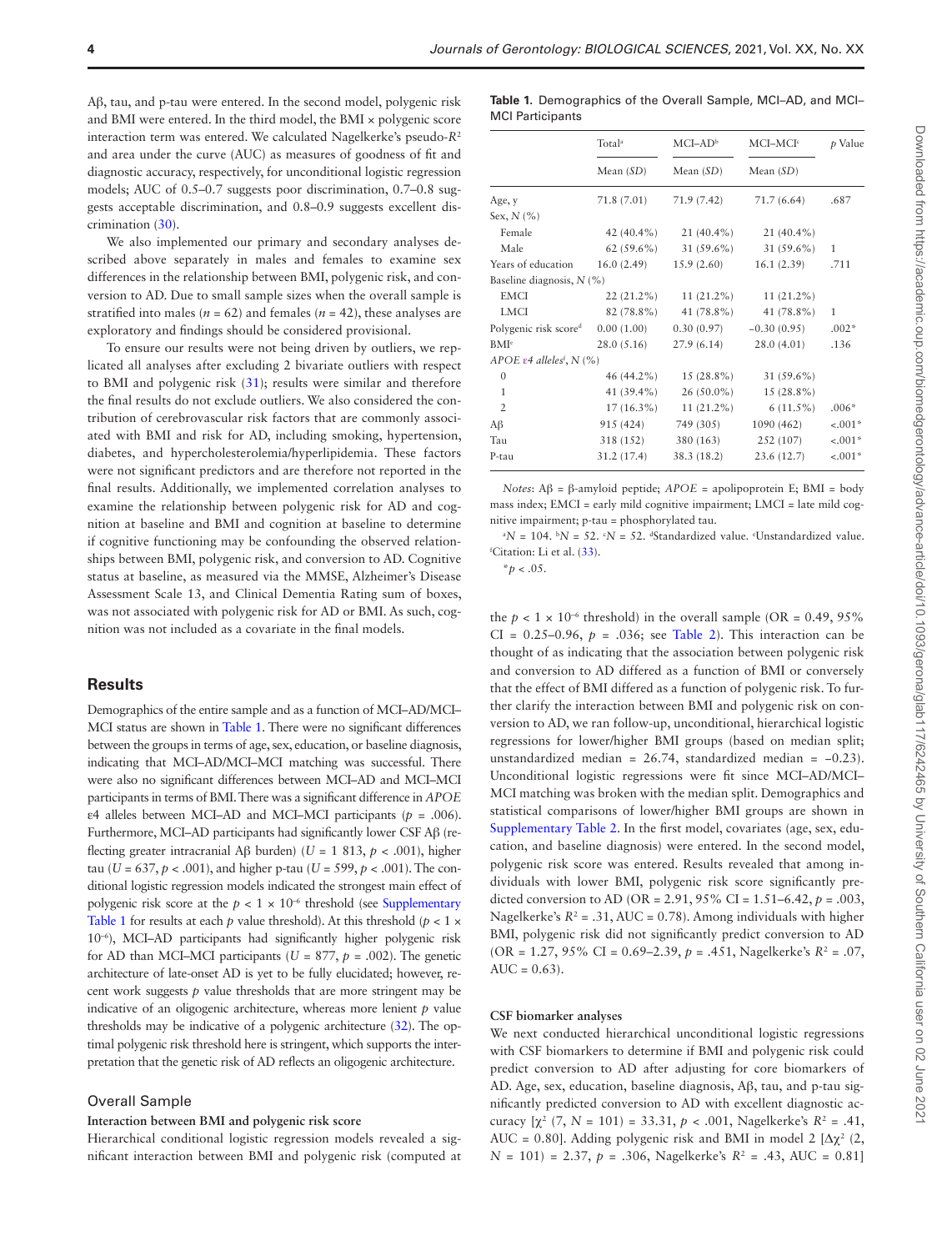|                  |             |               |          | <b>10010</b> - 0011111101 1 01 001101101101 - 001010 11091 00010111 11101 1010 101 1100001011011 11111 00111 1011 101 101 111 111 101 101 111 111 111 111 111 111 111 111 111 111 111 111 111 1 |               |         |  |
|------------------|-------------|---------------|----------|-------------------------------------------------------------------------------------------------------------------------------------------------------------------------------------------------|---------------|---------|--|
| Variable         | Model 1     |               |          | Model 2                                                                                                                                                                                         |               |         |  |
|                  | Adjusted OR | 95% CI        | p Value  | Adjusted OR                                                                                                                                                                                     | 95% CI        | p Value |  |
| BMI              | 1.06        | $0.70 - 1.62$ | .769     | 1.02                                                                                                                                                                                            | $0.66 - 1.57$ | .928    |  |
| PRS              | 1.77        | $1.15 - 2.71$ | $.009**$ | 1.78                                                                                                                                                                                            | $1.11 - 2.84$ | $.016*$ |  |
| $BMI \times PRS$ |             |               |          | 0.49                                                                                                                                                                                            | $0.25 - 0.96$ | $.036*$ |  |
| Model LRT        | $8.21*$     |               |          | $13.31**$                                                                                                                                                                                       |               |         |  |

<span id="page-4-0"></span>**Table 2.** Summary of Conditional Logistic Regression Analysis for Association With Conversion to AD in the Overall Sample

*Notes*: BMI = body mass index; LRT = likelihood ratio test; PRS = polygenic risk score. BMI and PRS were standardized prior to analyses.  $**p* < .05.$ <sup>\*</sup>*p* < .01.

did not significantly improve the overall model. Adding the BMI × polygenic risk interaction in model 3 significantly improved the overall model  $[\Delta \chi^2 (1, N = 101) = 5.48, p = .019,$  Nagelkerke's  $R^2 = .48$ , AUC = 0.83].

Nagelkerke's  $R^2$  = .53, AUC = 0.87] did not significantly improve the overall model.

#### Sex-Stratified Samples

#### **Interaction between BMI and polygenic risk score**

Sex differences in the relationship between BMI and polygenic risk on conversion to AD were explored next. Demographics and statistical comparisons of males and females are shown in [Supplementary](http://academic.oup.com/biomedgerontology/article-lookup/doi/10.1093/gerona/glab117#supplementary-data)  [Table 3.](http://academic.oup.com/biomedgerontology/article-lookup/doi/10.1093/gerona/glab117#supplementary-data) Among males, there was a significant interaction between BMI and polygenic risk on conversion to AD (OR =  $0.28$ ,  $95\%$ CI =  $0.09-0.85$ ,  $p = .025$ ; see [Supplementary Table 4\)](http://academic.oup.com/biomedgerontology/article-lookup/doi/10.1093/gerona/glab117#supplementary-data). Among females, there was no significant interaction between BMI and polygenic risk (OR = 1.18, 95% CI = 0.28–4.97, *p* = .821) or main effect of BMI (OR = 1.17, 95% CI = 0.59–2.30, *p* = .649); however, there was a main effect of polygenic score on conversion to AD (OR = 2.52, 95% CI = 1.07–5.93, *p* = .034; see [Supplementary](http://academic.oup.com/biomedgerontology/article-lookup/doi/10.1093/gerona/glab117#supplementary-data)  [Table 5](http://academic.oup.com/biomedgerontology/article-lookup/doi/10.1093/gerona/glab117#supplementary-data)).

To further clarify the interaction between BMI and polygenic risk score on progression to AD in males, we ran follow-up, unconditional, hierarchical logistic regressions for lower/higher BMI groups (based on median split; unstandardized median = 27.57, standardized median  $= -0.07$ ), as described above for the overall sample. Results revealed that among males with lower BMI, polygenic risk score significantly predicted conversion to AD (OR = 2.99, 95% CI = 1.32–8.31, *p* = .017, Nagelkerke's *R*<sup>2</sup> = .37, AUC = 0.81). Among males with higher BMI, polygenic risk did not significantly predict conversion to AD (OR = 0.95, 95% CI = 0.42–2.09, *p* = .905, Nagelkerke's *R*<sup>2</sup> = .04, AUC = 0.59).

#### **CSF biomarker analyses**

Hierarchical unconditional logistic regressions revealed the sexstratified results remained significant after adjusting for Aβ, tau, and p-tau. In males, age, education, baseline diagnosis, Aβ, tau, and p-tau predicted conversion to AD with excellent diagnostic accuracy  $[\chi^2]$  $(6, N = 61) = 22.12, p = .001$ , Nagelkerke's  $R^2 = .42$ , AUC = 0.81. Adding polygenic risk and BMI in model  $2 \left[ \Delta \chi^2 \left( 2, N = 61 \right) \right] = 2.74$ ,  $p = 0.255$ , Nagelkerke's  $R^2 = 0.46$ , AUC = 0.83] did not significantly improve the overall model. Adding the BMI  $\times$  polygenic risk interaction in model 3 significantly improved the overall model  $[\Delta \chi^2]$  (1,  $N = 61$  = 10.59,  $p = .001$ , Nagelkerke's  $R^2 = .60$ , AUC = 0.89]. In females, age, education, baseline diagnosis, Aβ, tau, and p-tau predicted conversion to AD with excellent diagnostic accuracy  $[\chi^2(6,$  $N = 40$  = 16.25,  $p = .012$ , Nagelkerke's  $R^2 = .50$ , AUC = 0.87]. Adding polygenic risk and BMI in model  $2 \left[ \Delta \chi^2 \left( 2, N = 41 \right) \right] = 1.70$ ,  $p = .427$ , Nagelkerke's  $R^2 = .53$ , AUC = 0.85] and the BMI  $\times$  polygenic risk interaction in model  $3 [Δχ² (1, N = 41) = 0.11, p = .740,$ 

#### **Discussion**

This study examined the relationship between BMI, polygenic risk for AD, and conversion to AD within 24 months. There were 2 primary findings. First, the interaction between BMI and polygenic risk predicted conversion to AD, such that lower BMI and higher polygenic risk increased likelihood of conversion, whereas there was no association between polygenic risk and conversion among individuals with higher BMI; this finding remained significant even after adjusting for the effects of Aβ, tau, and p-tau. Second, exploratory analyses revealed that the relationship between BMI, polygenic risk, and conversion to AD was more pronounced in males.

The results presented here show that 24 months prior to an AD diagnosis, lower BMI, in combination with greater genetic risk for AD, is associated with conversion to AD. Genetic risk for AD is associated with alterations and atrophy in various brain regions, including the amygdala, hippocampus, and other medial temporal regions ([24](#page-6-21),[34–](#page-7-7)[36](#page-7-8)), as well as differential gene expression in regions implicated in AD, such as temporal regions ([37](#page-7-9)). Inflammation and oxidative stress are 2 specific pathways that genetic risk for AD likely acts through to facilitate neurodegeneration ([38–](#page-7-10)[40](#page-7-11)). One interpretation of our results is that lower BMI acts through, and exacerbates, these genetic pathways. It is often proposed that lower BMI in the 10 years preceding an AD diagnosis is a consequence of AD pathology [\(41\)](#page-7-12); AD pathology may induce damage to brain regions that are implicated in eating-related behavior and weight regulation, such as the amygdala, hypothalamus, cingulate gyrus, hippocampus, and other medial temporal regions [\(14–](#page-6-13)[17\)](#page-6-14), leading to body weight loss and consequently lower BMI. AD pathology may specifically induce damage to these regions through oxidative stress and inflammation ([38,](#page-7-10)[40](#page-7-11)). This suggests that higher genetic risk for AD and AD-related damage contributing to lower BMI may affect the same neural pathways; therefore, these 2 risk factors in combination may lead to greater neurobiological disruptions and consequently increase the risk of clinical manifestation of AD. Nevertheless, additional work is needed to elucidate the specific, synergistic mechanisms underlying this interaction. One specific factor that warrants consideration and should be further investigated is the role of sarcopenia (ie, losing muscle mass and function). Sarcopenia is associated with lower BMI [\(42](#page-7-13)) and may be caused by AD-related pathology, including oxidative stress and inflammation ([43\)](#page-7-14), both of which are also genetic pathways of AD [\(39](#page-7-15)). Thus, sarcopenia may mediate the relationship between BMI, genetic risk for AD, and conversion to AD. Another factor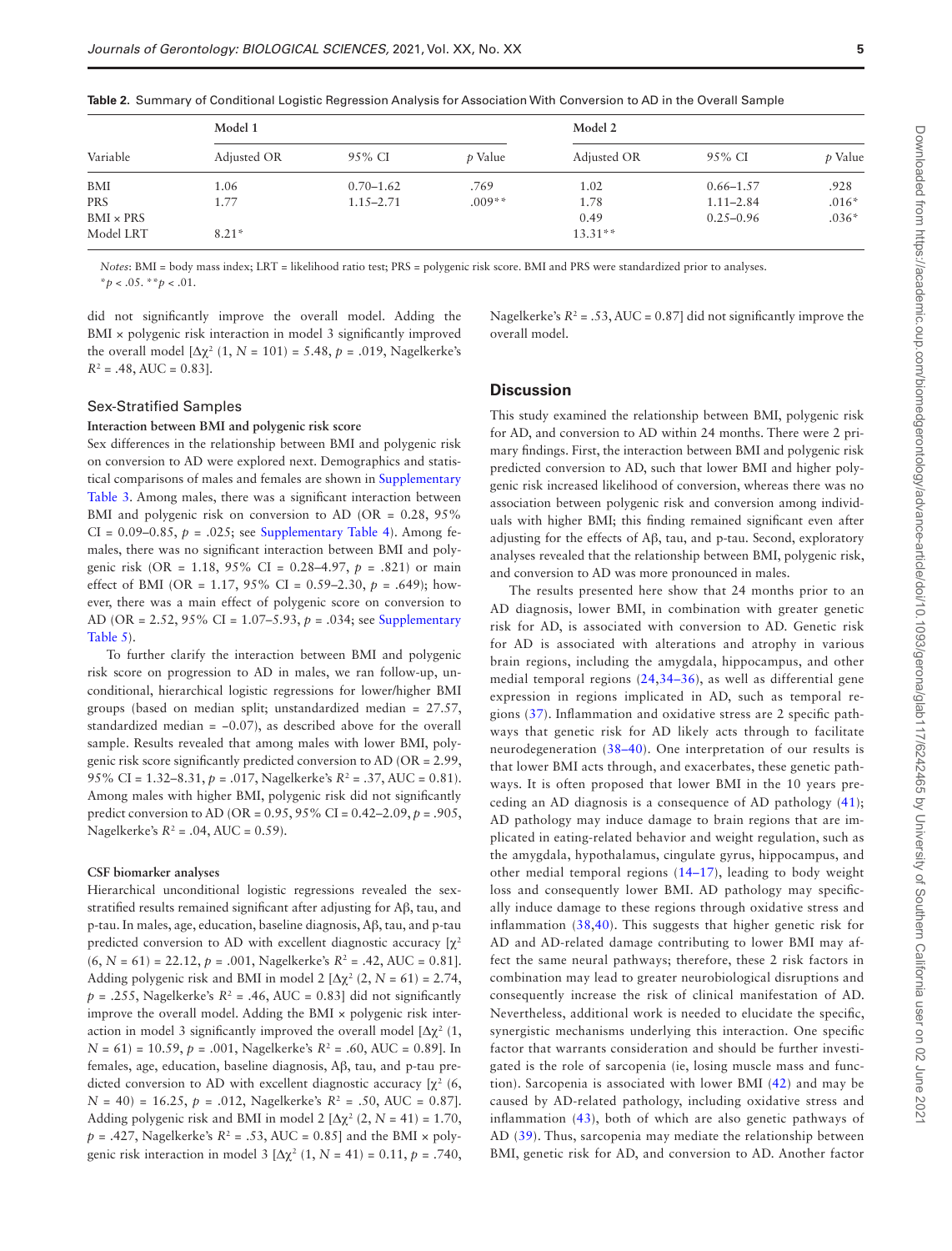that warrants consideration is frailty, which is characterized, in part, by weight loss [\(44\)](#page-7-16) and is associated with increased risk for dementia ([45](#page-7-17)), including AD ([46](#page-7-18)). Furthermore, frailty is associated with inflammation [\(47\)](#page-7-19) and oxidative stress [\(48\)](#page-7-20), further demonstrating that it may contribute to the observed relationship between BMI, genetic risk for AD, and conversion to AD. A second interpretation of these findings that warrants consideration is that there is a protective effect of maintaining higher BMI that may help to counteract the negative pathways of genetic risk for AD. Specifically, leptin is a hormone produced by adipose tissue that has neuroprotective properties, including hippocampal synaptic plasticity and corresponding learning and memory outcomes [\(49](#page-7-21)). As such, the neuroprotective effects of leptin, specifically in regions vulnerable to AD such as the hippocampus, may offset some of the negative effects of genetic risk for AD in these regions to preclude conversion to AD. Although, to further explore this interpretation, future work should examine how leptin interacts with genetic risk for AD to influence progression to AD.

Findings of this study also showed that the interaction between BMI and polygenic risk for AD remained significant after adjusting for Aβ, tau, and p-tau, which are some of the most well-known biomarkers of AD [\(3\)](#page-6-2). These results underscore the importance of considering health and genetic factors as well as their synergistic effects when examining risk for late-onset AD, as they have predictive power beyond common AD biomarkers and can help us characterize this multifactorial disease better than any factor can in isolation. Nonetheless, it is important to acknowledge that the effect of BMI and genetic factors is relatively small after accounting for the most predictive biomarkers of AD.

Our exploratory analyses indicated that the relationship between BMI and polygenic risk on conversion to AD was stronger in male participants. This finding was initially surprising, as females are at greater risk for AD [\(50](#page-7-22)) and previous research suggests that the relationship between BMI and dementia [\(26](#page-6-23)), as well as BMI, genetics, and AD-related pathology [\(25\)](#page-6-22), may be stronger in females. A potential explanation for the sex differences observed in this study considers the role of testosterone, which decreases throughout the aging process, specifically among males [\(51](#page-7-23),[52](#page-7-24)), and has been associated with lower BMI in older males [\(53\)](#page-7-25). Low testosterone is consistently identified as a risk factor for AD [\(53](#page-7-25)), specifically during the preclinical phase ([54\)](#page-7-26), and interacts with *APOE* ε4 to confer risk for AD [\(52\)](#page-7-24). Decreased testosterone and genetics may specifically interact and increase risk for late-onset AD via inflammatory pathways ([38,](#page-7-10)[51\)](#page-7-23), although additional work is needed to clarify the role of testosterone in the relationship between BMI and genetic risk for AD on AD risk, specifically among males. Furthermore, due to small sample sizes, these findings should be considered provisional and should be replicated with larger sample sizes.

This study has several limitations. First, while it is beneficial that this study was able to examine BMI, genetics, and progression to AD longitudinally, ADNI does not collect data on BMI prior to the baseline assessment. As such, the relationship between lifetime BMI, genetic risk, and late-onset AD could not be examined. Furthermore, it would be useful to examine the relationship between late-life BMI and progression to AD over a longer period of time. However, attrition in ADNI increases at later timepoints; we chose to preserve power and minimize non-random dropout that may bias results, which consequently sacrificed the ability to examine this relationship over a longer timeframe (ie, 4–5 years). Additional work is needed to examine the relationship between BMI at various points across the life span, genetic risk for AD, and AD, including earlier in the

disease process as some of the neurobiological changes of AD begin to develop. Similarly, future work should also examine the interplay between BMI and polygenic risk on the progression from cognitively normal to MCI. While we selected the timeframe of this study to maximize power, our sample is still relatively small and is therefore another limitation of the current study. Until this study can be replicated with additional, larger sample sizes, the findings should be considered provisional. Risk for AD is also influenced by various lifestyle factors, such as physical activity, diet, mental stimulation, and social engagement [\(55](#page-7-27)). These variables were not assessed in ADNI and therefore we could not determine how these factors may contribute to conversion in the present study, which is another limitation of this study. Similarly, ADNI does not collect data on midlife and therefore the influence of various vascular and lifestyle factors in midlife on conversion to AD in late life could not be examined. Another limitation of this study is that our sample did not include any individuals categorized as underweight. Underweight BMI, genetic risk, and progression to AD should be examined, as there is evidence that late-life, underweight BMI may increase dementia risk [\(56](#page-7-28)). Finally, our sample only included older adults who identify as White, non-Hispanic/Latino and additional work is needed to clarify how BMI and genetic risk interact to influence progression to AD in other racial and ethnic groups.

In conclusion, this study showed that polygenic risk for AD had a greater impact on risk in those with lower BMI on the likelihood of conversion to AD within 24 months, specifically among males. No association was observed between polygenic risk and AD in individuals with higher BMI. This interaction remained significant even after adjusting for Aβ, tau, and p-tau, the core biomarkers of AD. These results suggest that genetic risk for AD in the context of lower BMI may serve as a predictor of future progression to AD. Moreover, these results may help clinicians identify individuals at heightened risk of developing late-onset AD who should be monitored more closely for pathological decline and may benefit most from interventions attempting to delay or prevent progression to AD. This study underscores the importance of examining the synergistic effects of health and genetic risk factors to better characterize late-onset AD, which may be used to inform prevention methods.

## **Supplementary Material**

Supplementary data are available at *The Journals of Gerontology, Series A: Biological Sciences and Medical Sciences* online.

## **Funding**

This work was supported by the National Institute on Aging (NIA) of the National Institutes of Health (NIH) (grant numbers R21AG056921 to S.M.H. and R01AG058822 to J.P.H.) and The Ohio State University Discovery Themes Chronic Brain Injury Initiative (to S.M.H. and J.P.H.). The content is solely the responsibility of the authors and does not necessarily represent the official views of the NIH. Data collection and sharing for this project was funded by the Alzheimer's Disease Neuroimaging Initiative (ADNI) (NIH grant U01 AG024904) and DOD ADNI (Department of Defense award number W81XWH-12-2-0012). ADNI is funded by the NIA, the National Institute of Biomedical Imaging and Bioengineering, and through generous contributions from the following: AbbVie, Alzheimer's Association, Alzheimer's Drug Discovery Foundation, Araclon Biotech, BioClinica, Inc., Biogen, Bristol-Myers Squibb Company, CereSpir, Inc., Cogstate, Eisai Inc., Elan Pharmaceuticals, Inc., Eli Lilly and Company, EuroImmun, F. Hoffmann-La Roche Ltd and its affiliated company Genentech, Inc., Fujirebio, GE Healthcare, IXICO Ltd.,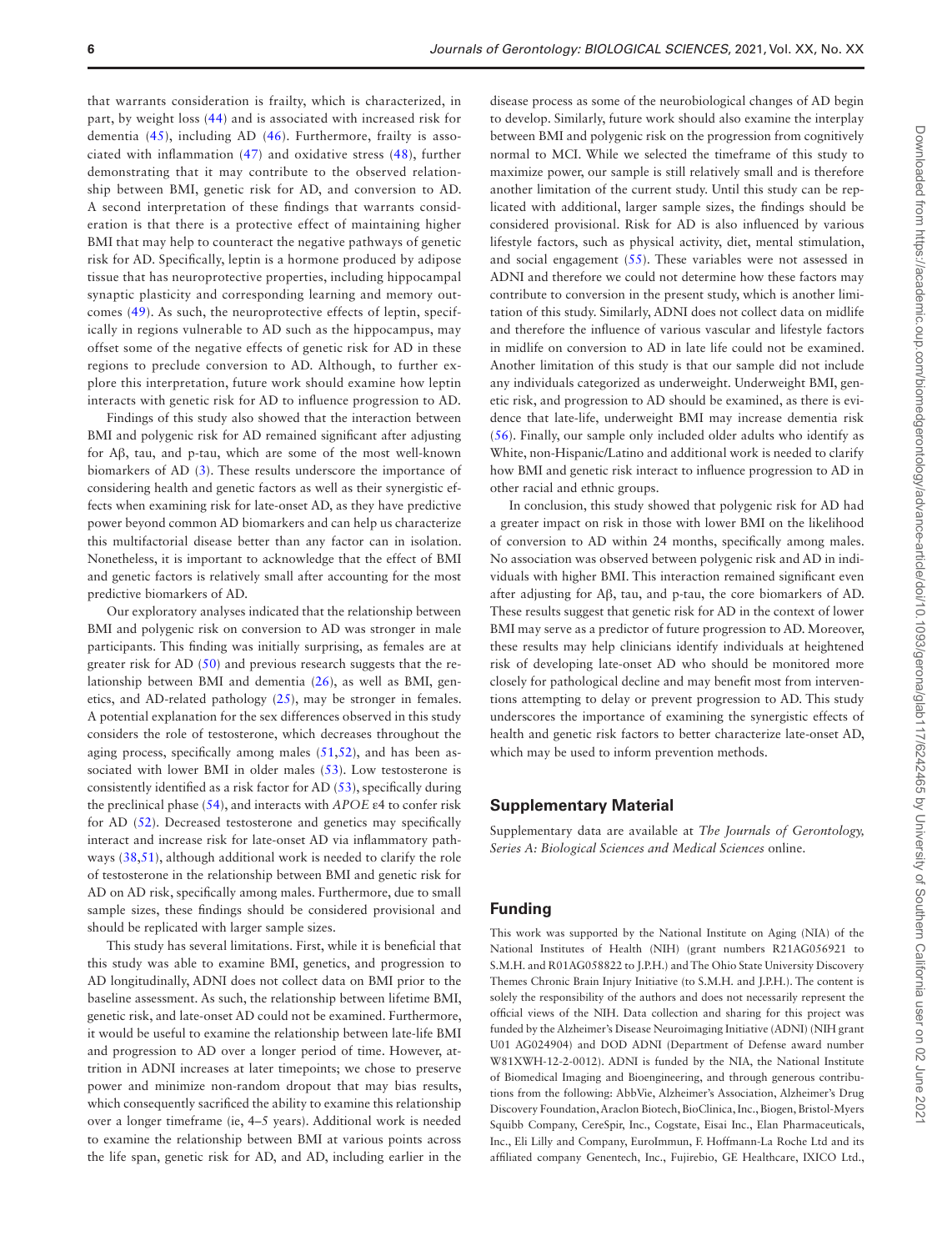Janssen Alzheimer Immunotherapy Research & Development, LLC., Johnson & Johnson Pharmaceutical Research & Development LLC., Lumosity, Lundbeck, Merck & Co., Inc., Meso Scale Diagnostics, LLC., NeuroRx Research, Neurotrack Technologies, Novartis Pharmaceuticals Corporation, Pfizer Inc., Piramal Imaging, Servier, Takeda Pharmaceutical Company, and Transition Therapeutics. The Canadian Institutes of Health Research is providing funds to support ADNI clinical sites in Canada. Private sector contributions are facilitated by the Foundation for the NIH ([www.fnih.org\)](http://www.fnih.org). The grantee organization is the Northern California Institute for Research and Education, and the study is coordinated by the Alzheimer's Therapeutic Research Institute at the University of Southern California. ADNI data are disseminated by the Laboratory for Neuro Imaging at the University of Southern California.

## **Conflict of Interest**

None declared.

## **Acknowledgments**

Data used in preparation of this article were obtained from the Alzheimer's Disease Neuroimaging Initiative (ADNI) database [\(adni.loni.usc.edu\)](http://adni.loni.usc.edu). As such, the investigators within the ADNI contributed to the design and implementation of ADNI and/or provided data but did not participate in analysis or writing of this report.

## **Author Contributions**

J.N.M. designed and conceptualized the study, analyzed and interpreted the data, and drafted the manuscript. K.E.V. analyzed and interpreted the data and critically revised the manuscript for intellectual content. A.N.H. analyzed the data and critically revised the manuscript for intellectual content. S.P. interpreted the data and critically revised the manuscript for intellectual content. M.W.L. analyzed and interpreted the data and critically revised the manuscript for intellectual content. S.M.H. conceptualized the study and critically revised the manuscript for intellectual content. J.P.H. designed and conceptualized the study, interpreted the data, and critically revised the manuscript for intellectual content. All authors approve of the final manuscript and agree to be accountable for all aspects of the work.

#### **References**

- <span id="page-6-0"></span>1. Hebert LE, Weuve J, Scherr PA, Evans DA. Alzheimer disease in the United States (2010–2050) estimated using the 2010 census. *Neurology*. 2013;80(19):1778–1783. doi[:10.1212/WNL.0b013e31828726f5](https://doi.org/10.1212/WNL.0b013e31828726f5)
- <span id="page-6-1"></span>2. Braak H, Braak E. Neuropathological stageing of Alzheimer-related changes. *Acta Neuropathol*. 1991;82(4):239–259. doi[:10.1007/](https://doi.org/10.1007/BF00308809) [BF00308809](https://doi.org/10.1007/BF00308809)
- <span id="page-6-2"></span>3. Jack CR Jr., Knopman DS, Jagust WJ, et al. Tracking pathophysiological processes in Alzheimer's disease: an updated hypothetical model of dynamic biomarkers. *Lancet Neurol*. 2013;12(2):207–216. doi[:10.1016/](https://doi.org/10.1016/S1474-4422(12)70291-0) [S1474-4422\(12\)70291-0](https://doi.org/10.1016/S1474-4422(12)70291-0)
- <span id="page-6-3"></span>4. Farias ST, Mungas D, Reed BR, Harvey D, DeCarli C. Progression of mild cognitive impairment to dementia in clinic- vs community-based cohorts. *Arch Neurol*. 2009;66(9):1151–1157. doi[:10.1001/archneurol.2009.106](https://doi.org/10.1001/archneurol.2009.106)
- <span id="page-6-4"></span>5. Albanese E, Launer LJ, Egger M, et al. Body mass index in midlife and dementia: systematic review and meta-regression analysis of 589,649 men and women followed in longitudinal studies. *Alzheimers Dement (Amst)*. 2017;8:165–178. doi[:10.1016/j.dadm.2017.05.007](https://doi.org/10.1016/j.dadm.2017.05.007)
- <span id="page-6-5"></span>6. O'Brien PD, Hinder LM, Callaghan BC, Feldman EL. Neurological consequences of obesity. *Lancet Neurol*. 2017;16(6):465–477. doi[:10.1016/](https://doi.org/10.1016/S1474-4422(17)30084-4) [S1474-4422\(17\)30084-4](https://doi.org/10.1016/S1474-4422(17)30084-4)
- <span id="page-6-6"></span>7. Miller AA, Spencer SJ. Obesity and neuroinflammation: a pathway to cognitive impairment. *Brain Behav Immun*. 2014;42:10–21. doi:[10.1016/j.](https://doi.org/10.1016/j.bbi.2014.04.001) [bbi.2014.04.001](https://doi.org/10.1016/j.bbi.2014.04.001)
- <span id="page-6-7"></span>8. Alford S, Patel D, Perakakis N, Mantzoros CS. Obesity as a risk factor for Alzheimer's disease: weighing the evidence. *Obes Rev*. 2018;19(2):269– 280. doi:[10.1111/obr.12629](https://doi.org/10.1111/obr.12629)
- <span id="page-6-8"></span>9. Marioni RE, Yang J, Dykiert D, et al. Assessing the genetic overlap between BMI and cognitive function. *Mol Psychiatry*. 2016;21(10):1477– 1482. doi:[10.1038/mp.2015.205](https://doi.org/10.1038/mp.2015.205)
- <span id="page-6-9"></span>10. Gustafson D, Rothenberg E, Blennow K, Steen B, Skoog I. An 18-year follow-up of overweight and risk of Alzheimer disease. *Arch Intern Med*. 2003;163(13):1524–1528. doi[:10.1001/archinte.163.13.1524](https://doi.org/10.1001/archinte.163.13.1524)
- <span id="page-6-10"></span>11. Bell SP, Liu D, Samuels LR, et al. Late-life body mass index, rapid weight loss, apolipoprotein E ε4 and the risk of cognitive decline and incident dementia. *J Nutr Health Aging*. 2017;21(10):1259–1267. doi[:10.1007/](https://doi.org/10.1007/s12603-017-0906-3) [s12603-017-0906-3](https://doi.org/10.1007/s12603-017-0906-3)
- <span id="page-6-11"></span>12. Cova I, Clerici F, Maggiore L, et al. Body mass index predicts progression of mild cognitive impairment to dementia. *Dement Geriatr Cogn Disord*. 2016;41(3–4):172–180. doi:[10.1159/000444216](https://doi.org/10.1159/000444216)
- <span id="page-6-12"></span>13. Mathys J, Gholamrezaee M, Henry H, von Gunten A, Popp J. Decreasing body mass index is associated with cerebrospinal fluid markers of Alzheimer's pathology in MCI and mild dementia. *Exp Gerontol*. 2017;100:45–53. doi[:10.1016/j.exger.2017.10.013](https://doi.org/10.1016/j.exger.2017.10.013)
- <span id="page-6-13"></span>14. Buchman AS, Wilson RS, Bienias JL, Shah RC, Evans DA, Bennett DA. Change in body mass index and risk of incident Alzheimer disease. *Neurology*. 2005;65(6):892–897. doi:[10.1212/01.wnl.0000176061.33817.90](https://doi.org/10.1212/01.wnl.0000176061.33817.90)
- 15. Cross AJ. Serotonin in Alzheimer-type dementia and other dementing illnesses. *Ann N Y Acad Sci*. 1990;600(1):405–415; discussion 415. doi[:10.1111/j.1749-6632.1990.tb16897.x](https://doi.org/10.1111/j.1749-6632.1990.tb16897.x)
- 16. Grundman M, Corey-Bloom J, Jernigan T, Archibald S, Thal LJ. Low body weight in Alzheimer's disease is associated with mesial temporal cortex atrophy. *Neurology*. 1996;46(6):1585–1591. doi:[10.1212/wnl.46.6.1585](https://doi.org/10.1212/wnl.46.6.1585)
- <span id="page-6-14"></span>17. Morris CH, Hope RA, Fairburn CG. Eating habits in dementia. A descriptive study. *Br J Psychiatry*. 1989;154(6):801–806. doi[:10.1192/](https://doi.org/10.1192/bjp.154.6.801) [bjp.154.6.801](https://doi.org/10.1192/bjp.154.6.801)
- <span id="page-6-15"></span>18. Danat IM, Clifford A, Partridge M, et al. Impacts of overweight and obesity in older age on the risk of dementia: a systematic literature review and a meta-analysis. *J Alzheimers Dis*. 2019;70(suppl. 1):S87–S99. doi[:10.3233/JAD-180763](https://doi.org/10.3233/JAD-180763)
- <span id="page-6-16"></span>19. Gatz M, Reynolds CA, Fratiglioni L, et al. Role of genes and environments for explaining Alzheimer disease. *Arch Gen Psychiatry*. 2006;63(2):168– 174. doi:[10.1001/archpsyc.63.2.168](https://doi.org/10.1001/archpsyc.63.2.168)
- <span id="page-6-17"></span>20. Rajan KB, Skarupski KA, Rasmussen HE, Evans DA. Gene–environment interaction of body mass index and apolipoprotein E ε4 allele on cognitive decline. *Alzheimer Dis Assoc Disord*. 2014;28(2):134–140. doi[:10.1097/](https://doi.org/10.1097/WAD.0000000000000013) WAD.00000000000000013
- <span id="page-6-18"></span>21. Blautzik J, Kotz S, Brendel M, et al. Relationship between body mass index, ApoE4 status, and PET-based amyloid and neurodegeneration markers in amyloid-positive subjects with normal cognition or mild cognitive impairment. *J Alzheimers Dis*. 2018;65(3):781–791. doi[:10.3233/JAD-170064](https://doi.org/10.3233/JAD-170064)
- <span id="page-6-19"></span>22. Ridge PG, Hoyt KB, Boehme K, et al. Assessment of the genetic variance of late-onset Alzheimer's disease. *Neurobiol Aging*. 2016;41:200.e13–200. e20. doi:[10.1016/j.neurobiolaging.2016.02.024](https://doi.org/10.1016/j.neurobiolaging.2016.02.024)
- <span id="page-6-20"></span>23. Sabuncu MR, Buckner RL, Smoller JW, Lee PH, Fischl B, Sperling RA. The association between a polygenic Alzheimer score and cortical thickness in clinically normal subjects. *Cereb Cortex*. 2012;22(11):2653–2661. doi[:10.1093/cercor/bhr348](https://doi.org/10.1093/cercor/bhr348)
- <span id="page-6-21"></span>24. Desikan RS, Fan CC, Wang Y, et al. Genetic assessment of age-associated Alzheimer disease risk: development and validation of a polygenic hazard score. *PLoS Med*. 2017;14(3):e1002258. doi:[10.1371/journal.](https://doi.org/10.1371/journal.pmed.1002258) [pmed.1002258](https://doi.org/10.1371/journal.pmed.1002258)
- <span id="page-6-22"></span>25. Hayes JP, Moody JN, Guzmán Roca J, Hayes SM. Body mass index is associated with smaller medial temporal lobe volume in those at risk for Alzheimer's disease. *NeuroImage Clin*. 2020;25:102156. doi:[10.1016/j.](https://doi.org/10.1016/j.nicl.2019.102156) [nicl.2019.102156](https://doi.org/10.1016/j.nicl.2019.102156)
- <span id="page-6-23"></span>26. Joo SH, Yun SH, Kang DW, Hahn CT, Lim HK, Lee CU. Body mass index in mild cognitive impairment according to age, sex, cognitive intervention, and hypertension and risk of progression to Alzheimer's disease. *Front Psychiatry*. 2018;9:142. doi[:10.3389/fpsyt.2018.00142](https://doi.org/10.3389/fpsyt.2018.00142)